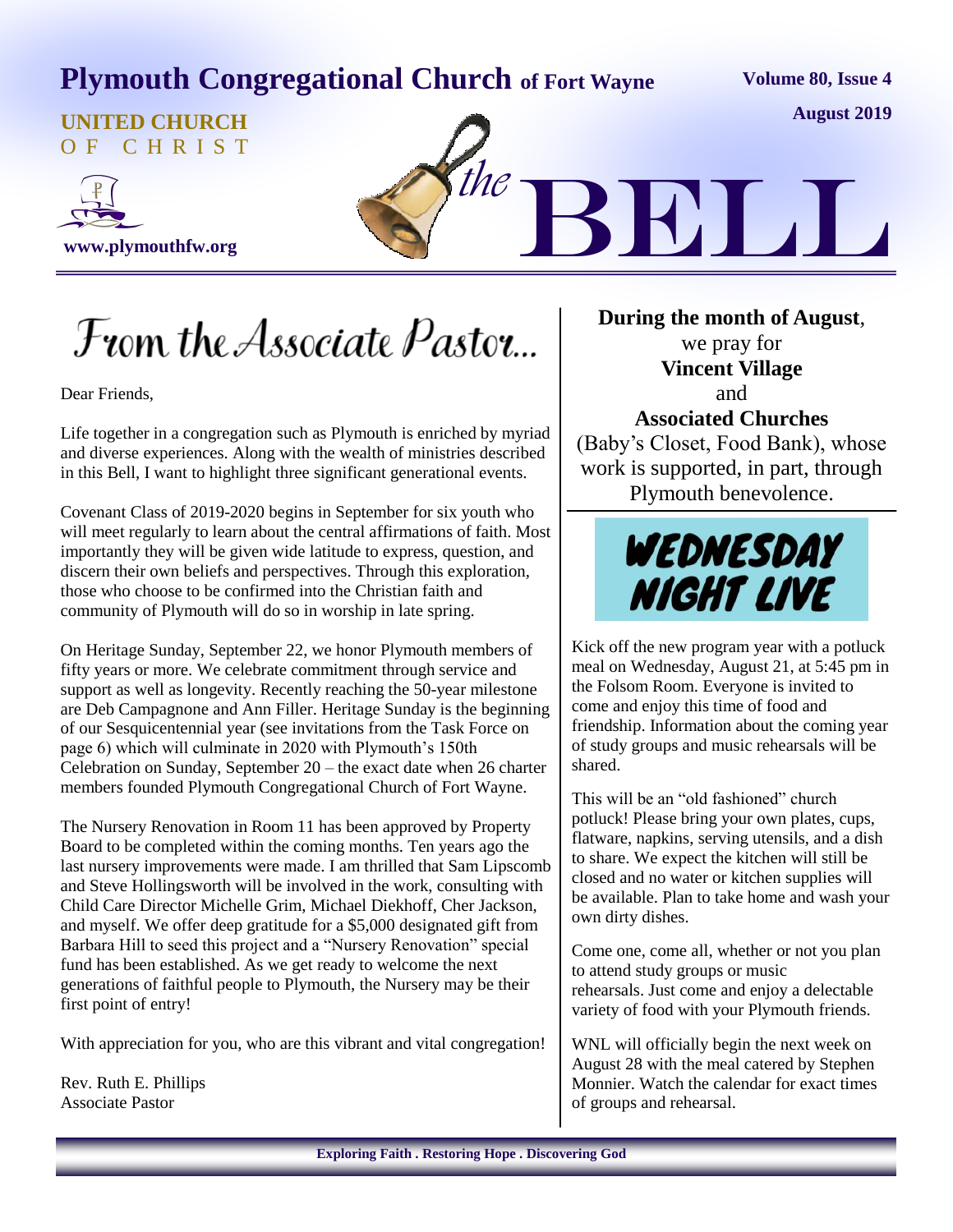#### **PEOPLE IN OUR PRAYERS:**

Elizabeth Bayle, Kris Conner, David Cornwell, Brad Crowder, Margie Dougherty, Terry Dougherty, Paul Furtner, Doris Grandos, Norm Grandos, Joan Hartwig, Ray Hoverman, Dwight James, Susan Jarvis, Nancy Jordan, Ginny Laudadio, Brian Laurenz, Carol Lehman, Mel Lehrman, Joan Lipscomb, Sheldon Lockwood, Jack McCombs, Karen O'Neal, Bonnie Pennock, Noel Resor, Anne Rowland, Jacqueline Sanders, John Shannon, Shirley Slater, Dee Smith, Johanna Smith, Rick Stoerker, Camille Wallace and Ervin Walter.

**SYMPATHY** is extended to Alice Cline and family on the death of her granddaughter, Deanna Jo Hooley, age 57, June 16, Shipshewanna, IN.

**SYMPATHY** is extended to the biological and chosen families of Andrew Dougherty, who died on July 8.

**SYMPATHY** is extended to family and friends on the death of Joanne Huber, July 20, Wabash, IN.

**SYMPATHY** is extended to Bev McFadden and family on the death of her father, Jim McFadden, August 5, Fishers, IN.

**SYMPATHY** is extended to Mariah Western and family on the death of her aunt, Mary Widmer, August 6.

**SYMPATHY** is extended to Donna Riethmiller, Dan Riethmiller, Julie McGinley, family and friends, on the death of husband, father, grandfather Steve Riethmiller, August 14.



## **A Declaration of Resistance & Solidarity**

*Note: This was a letter to the editor for the Journal Gazette in July.*

The passing of a resolution from City Councilman Jason Arp earlier this year made Tuesday, July 16, the first Anthony Wayne Day to recognize Fort Wayne's namesake. However, Plymouth Congregational Church of Fort Wayne, United Church of Christ, believes that this resolution looks over the fact that Fort Wayne sits on the ancestral lands of the Miami people. Chief Douglas Lankford of the Miami Tribe sent a letter to the City Council to remind us that almost 200 Miami Tribe citizens still live in and around the city of Fort Wayne and that an accurate historical record is important for all citizens of this country.

We are disappointed in the actions – or rather, inactions – of our city council. Based on this ruling, we see that actions of conquest will be honored and celebrated with no regard to the recorded historical data from the Miami Tribe, nor the Fort Wayne History Center.

As people of faith, we are committed to amplifying the voices of those marginalized in our city. Individually and together, we speak out against economic disparities, racism, homophobia, sexism, anti-Semitism, Islamophobia, and today we invite the Fort Wayne community to resist honoring a day of celebration for an individual who led armed forces to murder and conquer the people of this land. We call for those determined to celebrate "Mad" Anthony Wayne as the founder of this city to listen to our indigenous citizens who have repeatedly asked that we hear them, that we listen to their recorded history, and that we recognize the human beings who lived on this land long before Anthony Wayne and were negatively impacted by his actions.

Plymouth Congregational Church prays that every resident of Fort Wayne commits to building a city that seeks compassionate celebrations of our rich and diverse history. We call on all people of Fort Wayne to resist inaccurate historical records, amplify the voices of the indigenous people whose stolen land we live on, and deepen their understanding about the Miami people. We invite this city's residents to visit the Miami Tribe's website (miamination.com), to tour the History Center in the heart of downtown Fort Wayne, and explore the Miami Indian Heritage Days at the Chief Richardville House at 5705 Bluffton Rd., Fort Wayne, IN on the first Saturday of the month, May-November. We invite the people of Fort Wayne to join us in rededicating ourselves to resist the perpetuation of a culture of white supremacy, side with love, and stand in solidarity with the indigenous peoples of this land, the Miami Tribe of Oklahoma.

Rev. Dr. Timothy C. Murphy, Senior Pastor & Teacher

## **Share Your Shopping!**

Plymouth is a longtime supporter of the Wellspring Food Pantry. Next time you go to the grocery store, please consider buying some nonperishable food items to share with our neighbors who are greatly in need of food for the family meals. The designated bin in the Folsom Room needs filled with food donations. Canned vegetables, fruit, meat, pasta, rice, peanut butter are especially helpful.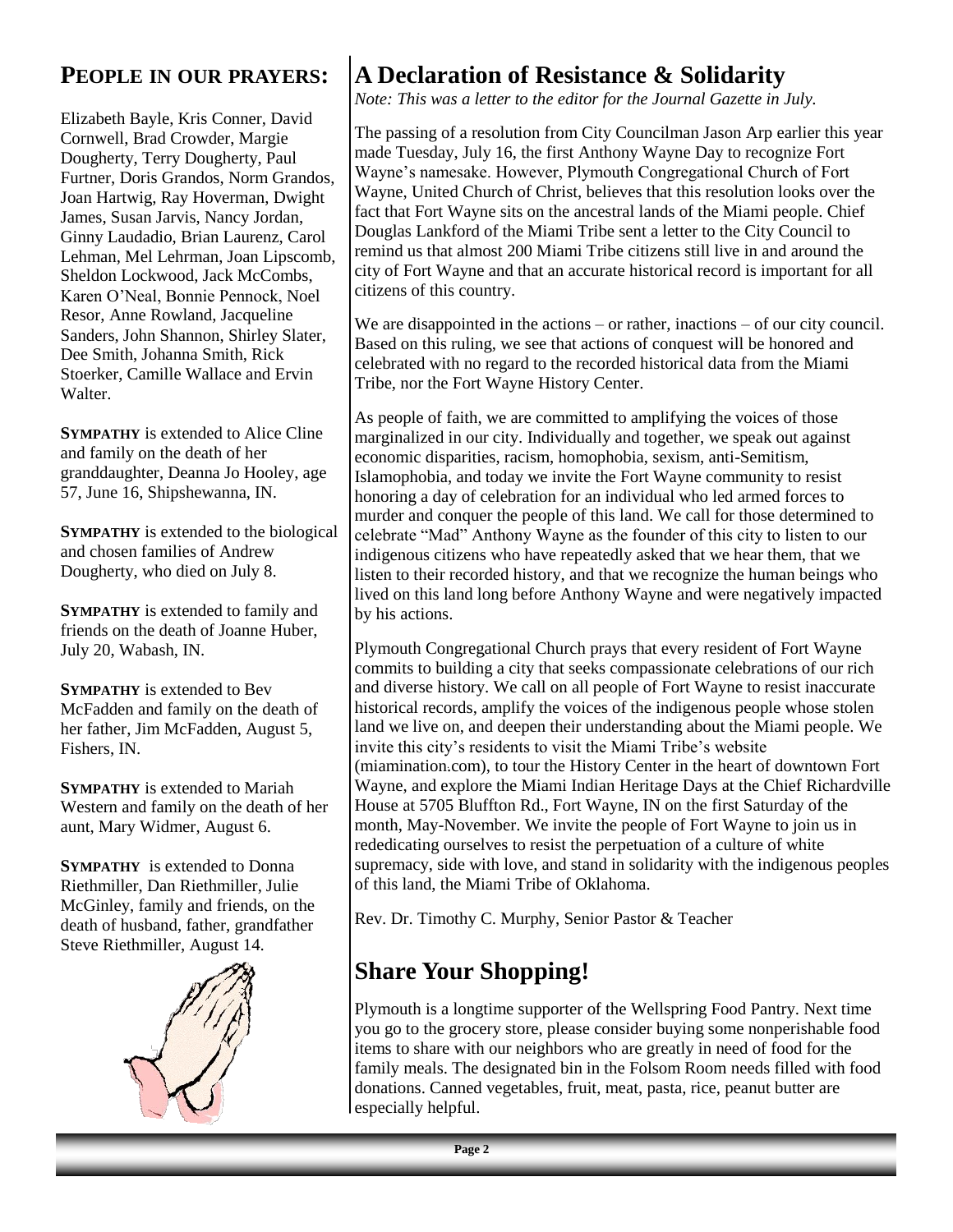## **A Pastoral Letter after El Paso and Dayton**

Here we are looking back on a week in our country that ended in deep violence at the hands of hatred and guns. There is still yet so much to be learned about what happened and why in both El Paso and Dayton, and yet there is enough known to move us towards prayer and action. The individual in El Paso, TX drove nearly 11 hours to a community that was not his own to admittedly attempt to commit a racially motivated crime. While mass shootings and their aftermath are complex, there is no room for racially motivated violence in our country and yet here we are. We have been here before and will likely be here again.

I do not have an answer for our ongoing challenge of mass shootings and violence. I believe the causes are vast, wide, and complex. However, I do not believe that any movement towards a more just world without violence will happen without addressing the hatred behind why a man would drive 11 hours to murder people he does not know. I am reminded of a quote I read recently from Thomas Merton. He says, "We will not save what we do not love. It is also true that we will neither love nor save what we do not experience as sacred." Church, we have a theological tradition that speaks to this very reality of seeing and experiencing all persons as being of sacred worth. We have language and liturgy for speaking to this in transformative ways. We all will share differing opinions on gun laws and how they interact with these outbursts of violence in our society. Additionally, we will differ on to what extent mental illness, video games, or Hollywood is to blame, if they are to be blamed at all. We should be addressing each of these issues of causation and more, but regardless of our opinions on these complexities, I hope we can agree with Merton that we will not save ourselves from hatred and gun violence until we can begin seeing the sacred in each other.

So, Church… What are the sermons we need to preach? What are the liturgies and rituals we need to write? What are the hymns that must be sung? What is the art that must be sculpted or painted? What are the essays and poetry that must be written to give voice to this sacred life that lives within every human being and for which never deserves violation by harm or hatred? I know many of you to be wise and discerning enough to create such a sacred expression and our world needs to see and hear it now more than ever. I look forward to hearing how you are engaging in creating a more just and safe world for all.

My prayers and the prayers of all of our staff in the Indiana-Kentucky Conference are with those impacted by such violence.

Rev. Chad R. Abbott Conference Minister, Indiana-Kentucky Conference

## **Palestine Unlimited Art Exhibit**

Plymouth Church is hosting a unique photography exhibit by young Palestinian artists and media students from Dar al-Kalima University College of Arts and Culture in Bethlehem from August 18 until October 20 in the Folsom Room. You will be surrounded by moving and thought-provoking images of life in today's Bethlehem, which has been surrounded by Israel's Separation Wall since 2002. This year Palestine is experiencing its  $50<sup>th</sup>$  year of military occupation, the longest occupation in modern history.

#### **Film & Faith for Forty & Over**

You are invited to a Sunday Matinee showing of the October 2018 movie T*he Old Man and the Gun* on



September 29 from 1:30 to 4:30 pm. We will gather in the Folsom Room and sign ups are needed to plan seating and snacks. Reviewed as Robert Redford's final movie performance of his illustrious career, he portrays the true life character of Forrest Tucker, a gentlemanly bank robber who was also an escape artist.

Rotten Tomatoes Critics Consensus: A well-told story brought to life by a beautifully matched cast… (it) is pure, easygoing entertainment for film fans and a fitting farewell to a legend. The cast includes Danny Glover, Sissy Spacek, Casey Affleck.

Rev. Ruth E. Phillips and Rev. Timothy C. Murphy will co-lead this first Film & Faith for Forty & Over viewing and discussion.

Please see the sign-up sheet in the Folsom Room or email Rev. Ruth at [rep@plymouthfw.org.](mailto:rep@plymouthfw.org)

#### **Plymouth Resource Faire**

On September 8, Plymouth will have a resource faire after worship in the Folsom Room. There will be tables set up on the different ministries and programs that occur in the life of the church. This faire gives the congregation the opportunity to see what is going on, find where they might want to plug in, and ask questions of volunteers from that ministry.

All interested ministries are asked to sign-up in the Folsom Room to reserve a table at the Faire. We look forward to seeing you there.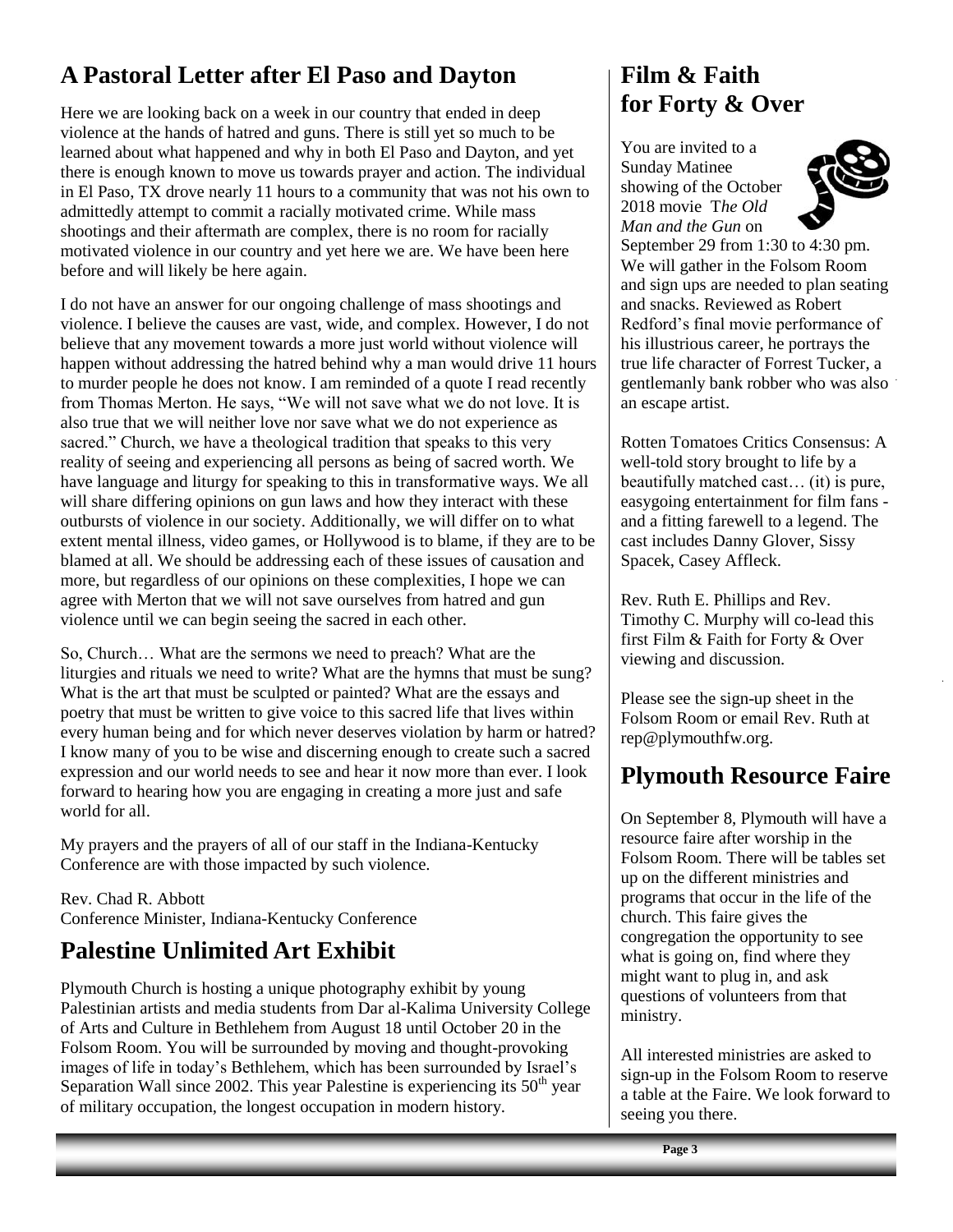# **Kickoff Sunday**

Children's Sunday School kicks off on September 8! Kids from preschool (3 years) through 5th grade are invited to join their classes upstairs in rooms 204 and 205, beginning at 9:00 am. We'll meet teachers, catch up on our summers, and start a year of exploring worship.

Over the fall semester, we'll be looking specifically at how we welcome each other in worship, how we share in Communion, and how we give offering. By looking closely at each of these pieces of worship, we'll draw the kids into participation in worship, and encourage them to look at how we live out these values during the week.



### **Sunday School Teachers**

Volunteering in our Sunday school is a great way to meet the newest generation of Plymouth! Teachers serve with a partner for 3-month sessions and work through our curriculum with their classes. Visiting Artists serve for 1-3 weeks, sharing a talent or passion. Past visiting artists have taught us about local birds, how to spend quiet time journaling, and painting.

Please contact Katie Watson for more information about how you can be part of our Sunday school team.

## **Study Connection Tutors**

Last spring, Plymouth hosted a successful Study Connection for nine children who attended Fairfield Elementary school. We plan to offer the Study Connection again beginning early October. If you would like to be a tutor or a substitute, please let Lucy Hess know [lrh22@frontier.com](mailto:lrh22@frontier.com) or call 484-4430. To apply go to the FWCS Study Connection website: studyconnection.fwcs.k12.in.us. Click the volunteer tab to access the application form. All volunteers must have a background check which is done by the FWCS and two references. Check with Lucy if you have any questions about volunteering to be a tutor or sub.

An orientation for new tutors is provided by the Study Connection. In September there will be an organizational meeting for new and returning Plymouth tutors and subs. If interested, please apply this summer so we can have the tutors in place and assigned when the Study Connection begins in early October. Everyone is welcome to be a special friend to an elementary age child. Providing support and encouragement is the main task for each tutor and sub. Being a tutor is a great way to make a difference in a child's life.

#### **Adult Sunday School Offerings**

This year, the Christian Education Board is expanding our Sunday morning offerings for adults. We will be hosting two classes each morning: one in a traditional lecture format and one in a more interactive format. Full schedules are coming soon. Be on the lookout for a book study with January Simpson, painting with Andrea Reichard, lectures on contemporary female poets with Michael Spath and quiet meditation with Christer Watson.

We believe that while Faith Formation happens in a classroom setting, it also happens while playing a board game, making art, or sharing a recipe. We're hoping that offering more short-format classes will fit into your schedules, and mixing up our class structure will spark your curiosity. If you haven't attended Sunday school for a while, we encourage you to pick one week this fall to try out!

Our adult classes are open to all Plymouth friends in grades 6 and above.

## **Blessing of the Backpacks**

School is back in session, and many of our adult jobs are picking up speed for the new season as well. In the busy bustle, Plymouth wants to send you into your week with a breath of Peace. Join us in a Blessing of the Backpacks at Wednesday Night Live on August 21. We'll pass out "Peace Be Upon You" backpack tags (that also attach to purses, briefcases, or slip inside wallets) and share in a short prayer as we start a new year of school and settle into our fall schedules.

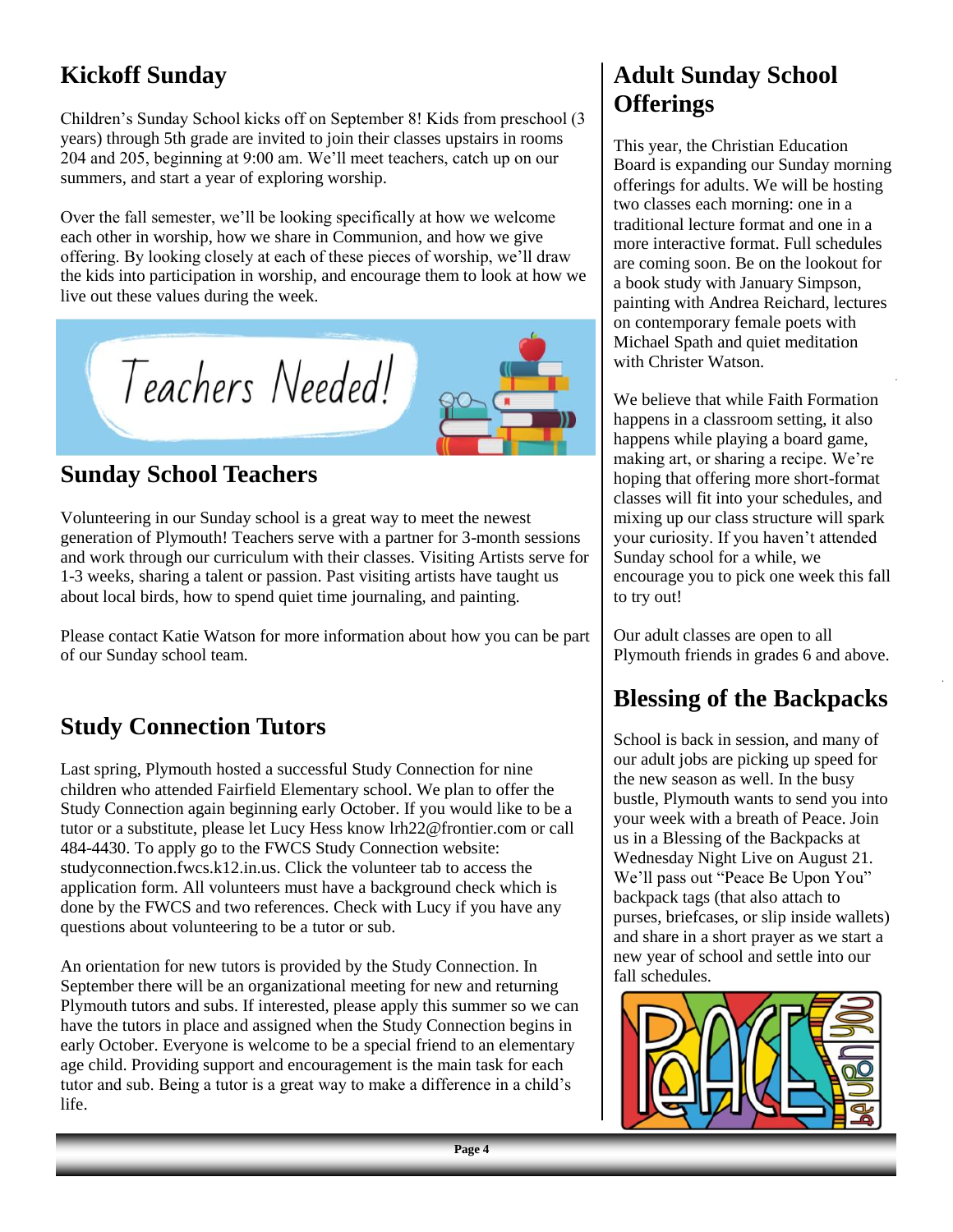|      |                        |      | <b>August Birthdays</b> |      |                      |
|------|------------------------|------|-------------------------|------|----------------------|
| 8/1  | Anne Boyko             | 8/13 | Mary DeWald             | 8/22 | Riley Ann Fultz      |
| 8/1  | <b>Stephen Brabbs</b>  | 8/13 | John McCormick          | 8/22 | Carol Patterson      |
| 8/1  | Leonard Iaquinta       | 8/14 | Meredith Stumpf         | 8/23 | <b>Judy Springer</b> |
| 8/2  | Ross Binkley           | 8/15 | Michael Jaurigue        | 8/23 | Joan Weber           |
| 8/3  | Sasha Chemey           | 8/15 | Joan Lipscomb           | 8/24 | Felicia Colclesser   |
| 8/3  | Tom Lindhuber          | 8/15 | Paul Raiman             | 8/27 | Laura Knox           |
| 8/6  | Gail McKinnon          | 8/17 | Barbara Bugg            | 8/27 | Ramie Kuhns          |
| 8/7  | Millie Diekhoff        | 8/17 | Ann Corral              | 8/27 | Sue Nell             |
| 8/7  | Michaela O'Neal        | 8/18 | Jeanette Boerger        | 8/27 | Tessa Springer       |
| 8/8  | Deb Conklin            | 8/18 | Molly Jordan            | 8/28 | Michaela Eitsert     |
| 8/8  | Collin Leal            | 8/18 | Lauren Rudolph          | 8/28 | Dee Smith            |
| 8/8  | <b>Patty Pendleton</b> | 8/19 | Ryan Borne              | 8/29 | Natasha Sutter       |
| 8/9  | David Grim             | 8/19 | Judy Kaufman            | 8/30 | <b>Chloe Price</b>   |
| 8/10 | <b>Brandy Fisher</b>   | 8/21 | <b>Becky Chasey</b>     | 8/31 | Maggie Miller        |
| 8/10 | Katie Watson           | 8/21 | Braeden Melo-Rolland    |      |                      |

### **Young Adult Fellowship Opportunities**

Young adult ministries are on the rise at Plymouth Church! Since December, Plymouth young adults (ages 18-39) have been meeting every other month for "Film and Faith" to watch movies with discussion afterwards. This activity is continuing, and to build community, we are adding additional events such as our recent bowling outing. Our next event on September 15 will be board game-focused. We will watch our next movie titled *Smoke Signals* on October 6. This is the first movie that was written, directed, and starred Native Americans/American Indians. Both events are 2:00 to 5:00 pm with childcare provided. To be added to the email reminder list or to confirm you will be attending one or both of these events, please contact Rev. Timothy at tcm@plymouthfw.org.

#### **Chapel Class**

The 9:00 am Chapel Class this Fall begins September 1 with January Simpson leading discussions based on a book, *The God Who Sees- Immigrants, the Bible and the Journey to Belong* by Karen Gonzalez.

Available for purchase wherever books are sold.



## **Sweet Pepper Jelly Update**

There are ten, 16 ounce (pint) jars of the popular Pepper Jelly available for sale. Each jar is on sale for \$7.00 (please pay with cash or make checks payable to Plymouth). The tentative dates for this year's Pepper Jelly Fest are Tuesday, September 10 and Thursday, September 12. Volunteers will be busy making 270-300 jars of our delicious, locally famous sweet pepper jelly. The project welcomes used 4 oz., 8 oz. and 12 oz. canning jars.

For further information, to volunteer and/or to purchase jelly, contact Joyce Augspurger, jema7749@comcast.net or call/text 260-466-5376. Thank you for your interest and support as profits benefit local agencies that help children and families.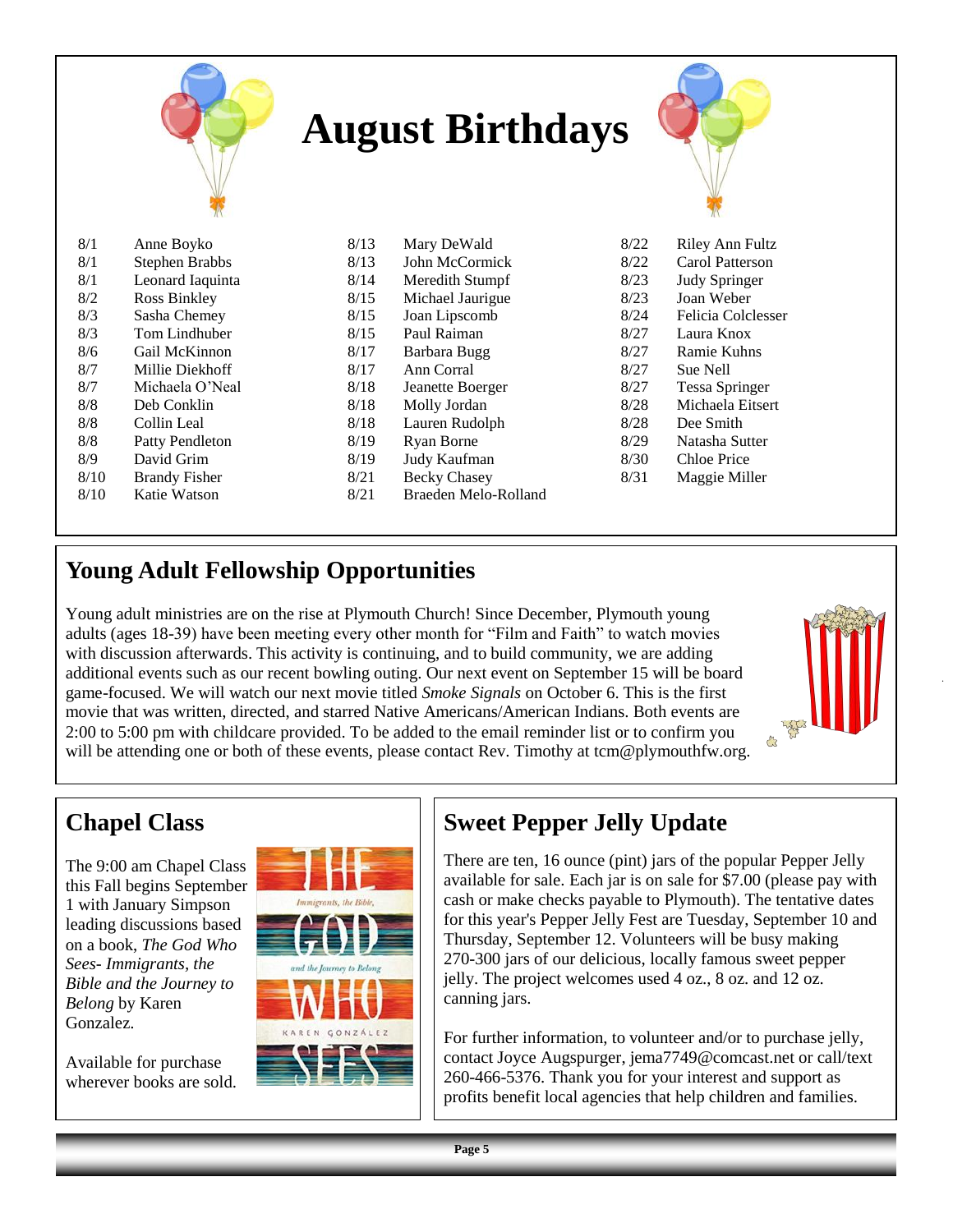#### **Sewer Project Moving Forward**

Property Board has signed a contract with Bunn, Inc. to fix Plymouth's collapsed sewer pipes. As of July 25 the Bunn project manager



informed us that Plymouth would be on their work schedule in the next few weeks. The project work has been divided into two parts.

Phase One: replace existing sanitary tap from the building along the alley; to include removal and replacement of approximately 410 square feet of alleyway and approximately 75 feet of 6 inch pipe and connections. Quoted at costing \$17,600. Hopefully, upon completion of Phase One, water to the kitchen can be restored and restrooms can be fully functional.

Phase Two: replace existing sanitary sewer along the east side of the building approximately 110 feet under the landscaping. We intend to directional drill this line so we will not have to remove the existing landscaping and steps. Quoted at costing \$14,300.

The quoted total for both phases is \$31,900. There may be additional costs once Bunn starts digging and discovering more directly the nature of the problems.

We are optimistic that this project can be completed by early fall. We appreciate everyone's flexibility and patience as we work through this project. We are keeping our fingers crossed that nothing else will be uncovered once the repair/replacement begins.

Sincerely, Diana Bauer Property Board Chair

## **Art of Hope Exhibit**

Mental Health America of Northeast Indiana (MHANI) is pleased to announce a three-month exhibit called the Art of Hope joining the arts and mental health to raise awareness. Art of Hope will be hosted at Manchester University's Gallery 101 from October 24, 2019 through January 24, 2020, with an opening reception to be held on October 24.

This art exhibit will highlight local artists and share inspiring stories about recovery, healing, and hope.

## **SAVE THE DATE**



**Grand Opening** October 24, 2019  $6:30 - 8:00$  PM Gallery 101 at Manchester University's Fort Wayne Campus

Featuring artwork from artists who have experienced mental health challenges, Art of Hope will encourage candid conversations around mental illness and wellness.

PLYMOUTH'S

**SESQUICENTENNIAL** 



On September 22, 2019 Plymouth will turn 149 years old and we will begin our 150th year. Kicking off our sesquicentennial year, we will be sponsoring a celebration of food, fun and fellowship in the Folsom Room after worship until 2 pm. Reservations are required and a sign-up sheet will be in the Folsom Room. Mark your calendars to be part of this historic event!

Help the Sesquicentennial Task Force make our celebration a truly historic event by volunteering! You don't need to be a history buff to help out. We need help poring through the church archives, assistance with set-up/clean-up/logistics around our celebrations and activities throughout the coming year as well as our rotating displays of artifacts and archives, and more! We have short-term, one-time opportunities available.

While Plymouth has an extensive archive, we believe there are many hidden historic gems tucked away in the closets and attics of our long-standing church families. Maybe a grandmother's baptism gown or a great uncle's Plymouth softball team trophy. The Sesquicentennial Task Force would be interested in seeing if those items could add a physical, tangible element to our sesquicentennial year celebration. All items need to have a direct tie to Plymouth Church.

If you are interested in volunteering or find items relating to Plymouth's history, please contact Dave Craker, Sesquicentennial Task Force Chair, at 260-436-6736 or dave@craker.net.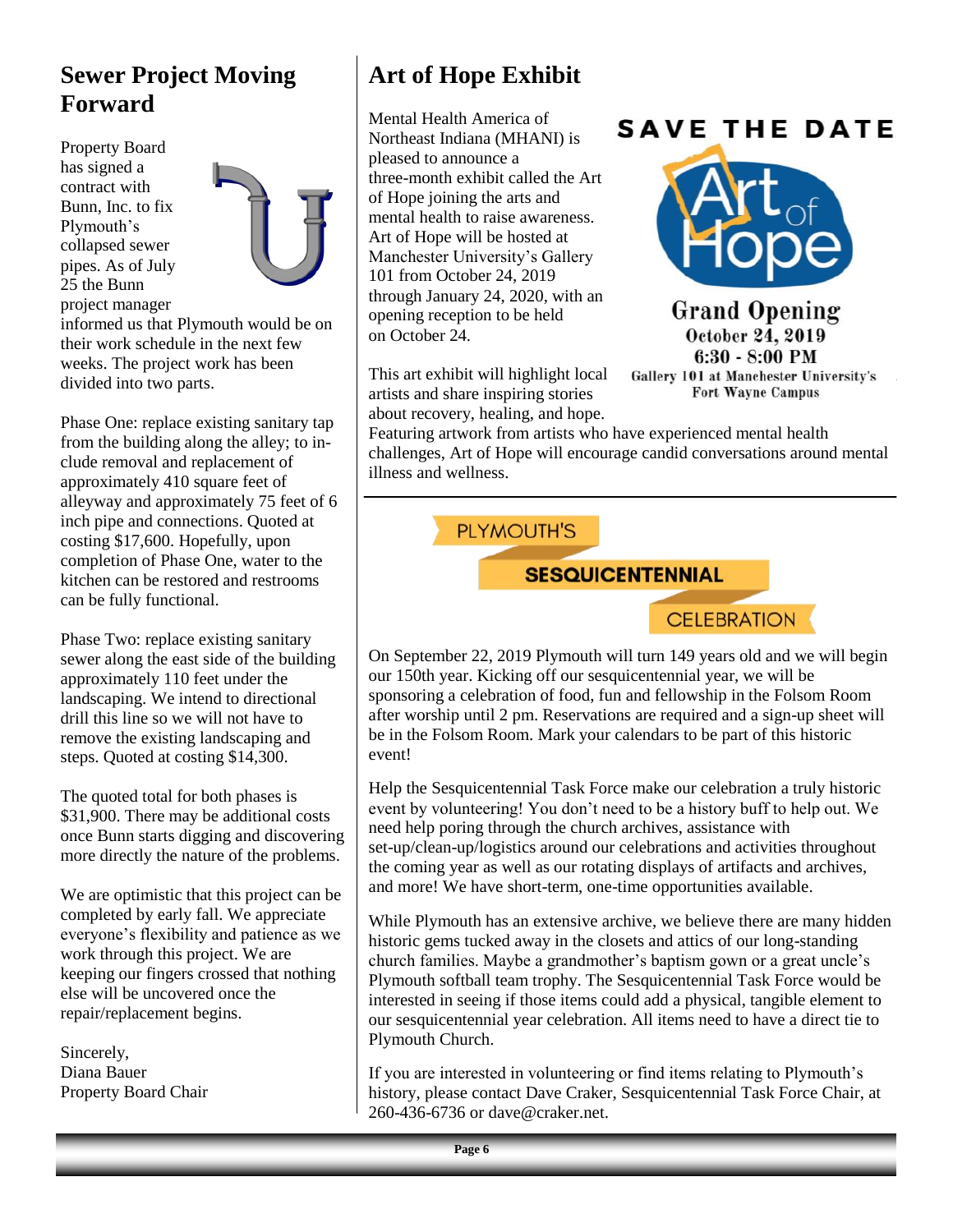## **Plymouth Pledges**

My fellow Plymouth members and friends:

Wow! It's August 2019 already. Where have the first seven months of the year gone? We'll soon be into those late-year activities which we all love so much at Plymouth.



As your treasurer, I feel it necessary to communicate with you regarding an important matter facing us. As you know, our 2019 budgets were predicated to a great extent on

the results of the Every Member Campaign which was conducted in late 2018. Based on our pledge commitments, the finance team was able to establish expected levels of operation for 2019. Since 2019 is now more than halfway through, I feel you should be updated on our progress.

First, the good news—our Boards and Committees are operating efficiently and doing a great job of staying within the confines of their various budgets, while maintaining all of those programs and community support functions for which Plymouth is known.

So what's the bad news? Unfortunately we are not meeting our revenue projections for Pledge Income. According to the latest figures available to me, of \$207,067 projected, we have gathered only \$176,204—some \$30,863 less than we had projected based on the pledge commitments made last fall. I offer a sincere "thank you" to the 80% of you who have fully honored or exceeded the amount you pledged. But that means 20%--or 1 in 5—have not met the commitment they made, which leaves us in a rather serious situation. I realize that some of that 20% perhaps make a one-time contribution sometime near the end of the year. But 15% of those who pledged support have not made any contributions in 2019 thus far.

I realize sometimes circumstances change after you make the commitment. If that is your situation, please know that we understand. We don't want anyone to go without the necessities in life. We simply ask that you notify us if that is your position so we can make adjustments accordingly. But if making your weekly, monthly, or quarterly contribution is just one of those things you have been putting off, we ask that you prayerfully consider honoring the commitment you made last fall. Plymouth, likewise, has made commitments to programs here and the community alike that must be honored, and we are counting on your contributions to do that. If you did not make a pledge last fall for whatever reason, you may still do so by securing a pledge card from the church office.

We all must depend on each other to enable Plymouth to continue the many ministries, programs, and community outreach ventures which make our church so special.

Please do your part. Thank you.

Sincerely, Roger D. Eversole Treasurer



### **Scanner Tag For Plymouth E-Donations**

Using your smart phone's barcode scanner, this QR Code/Scanner tag will take you to the Plymouth page at eservicepayments.com. Use this secure and confidential link to support Plymouth Church's ministry and mission! Your gift helps advance the local and global outreach of Plymouth benevolence. Please be generous!